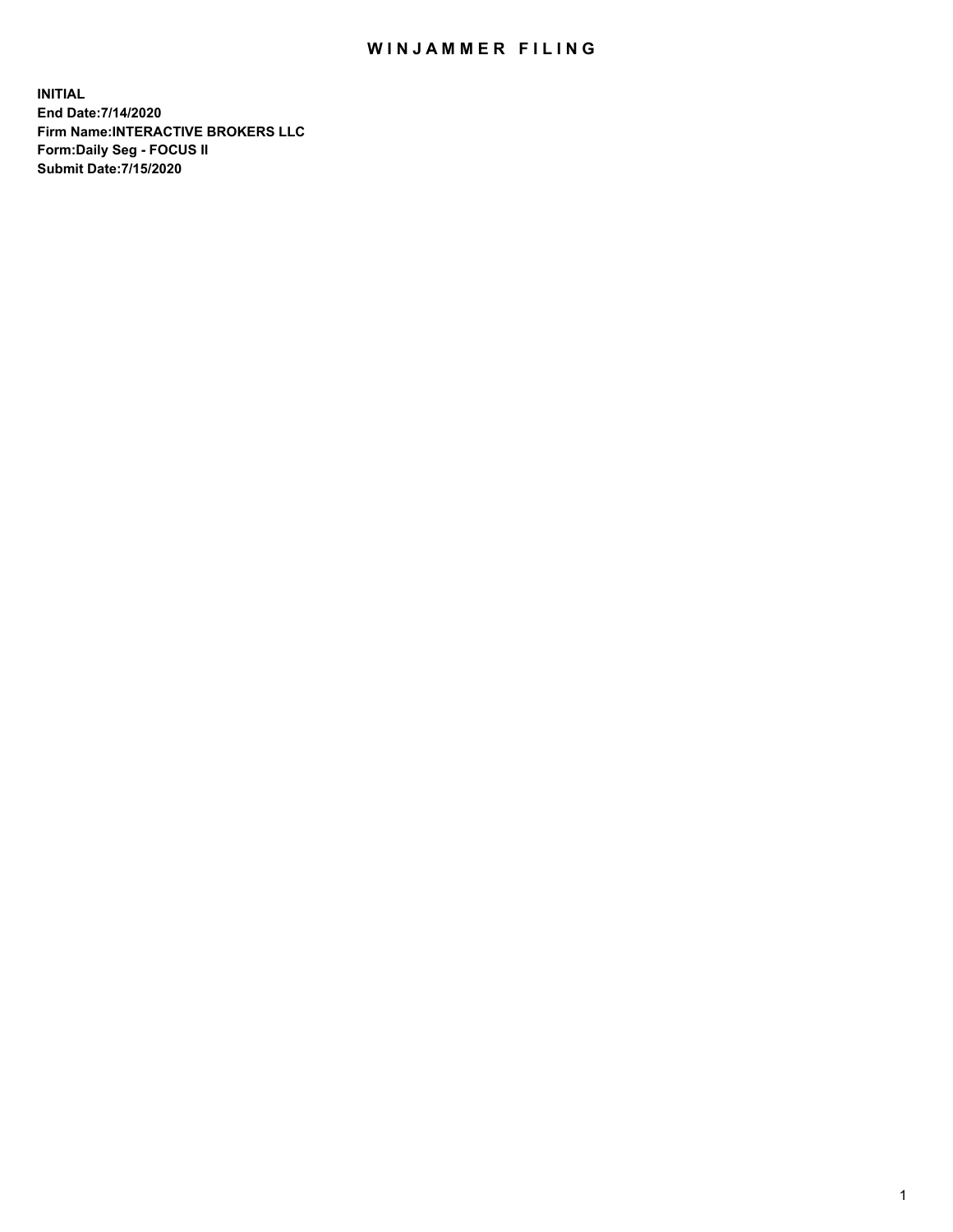**INITIAL End Date:7/14/2020 Firm Name:INTERACTIVE BROKERS LLC Form:Daily Seg - FOCUS II Submit Date:7/15/2020 Daily Segregation - Cover Page**

| Name of Company                                                                                                                                                                                                                                                                                                                | <b>INTERACTIVE BROKERS LLC</b>                                                     |
|--------------------------------------------------------------------------------------------------------------------------------------------------------------------------------------------------------------------------------------------------------------------------------------------------------------------------------|------------------------------------------------------------------------------------|
| <b>Contact Name</b>                                                                                                                                                                                                                                                                                                            | James Menicucci                                                                    |
| <b>Contact Phone Number</b>                                                                                                                                                                                                                                                                                                    | 203-618-8085                                                                       |
| <b>Contact Email Address</b>                                                                                                                                                                                                                                                                                                   | jmenicucci@interactivebrokers.c<br>om                                              |
| FCM's Customer Segregated Funds Residual Interest Target (choose one):<br>a. Minimum dollar amount: ; or<br>b. Minimum percentage of customer segregated funds required:% ; or<br>c. Dollar amount range between: and; or<br>d. Percentage range of customer segregated funds required between:% and%.                         | $\overline{\mathbf{0}}$<br>$\pmb{0}$<br>155,000,000 245,000,000<br>0 <sub>0</sub>  |
| FCM's Customer Secured Amount Funds Residual Interest Target (choose one):<br>a. Minimum dollar amount: ; or<br>b. Minimum percentage of customer secured funds required:% ; or<br>c. Dollar amount range between: and; or<br>d. Percentage range of customer secured funds required between:% and%.                           | $\overline{\mathbf{0}}$<br>$\overline{\mathbf{0}}$<br>80,000,000 120,000,000<br>00 |
| FCM's Cleared Swaps Customer Collateral Residual Interest Target (choose one):<br>a. Minimum dollar amount: ; or<br>b. Minimum percentage of cleared swaps customer collateral required:% ; or<br>c. Dollar amount range between: and; or<br>d. Percentage range of cleared swaps customer collateral required between:% and%. | $\frac{0}{0}$<br>0 <sub>0</sub><br>0 <sub>0</sub>                                  |

Attach supporting documents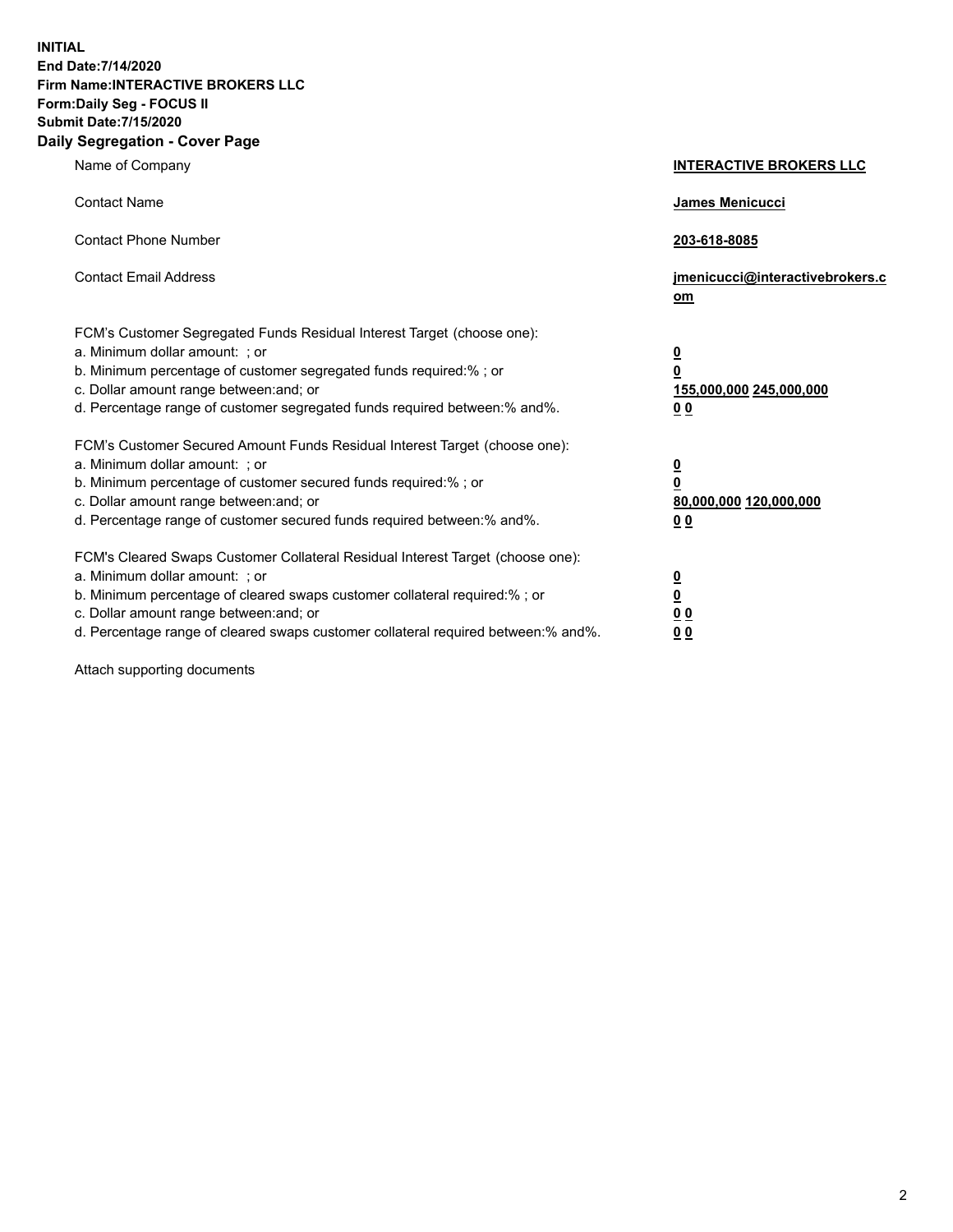**INITIAL End Date:7/14/2020 Firm Name:INTERACTIVE BROKERS LLC Form:Daily Seg - FOCUS II Submit Date:7/15/2020 Daily Segregation - Secured Amounts**

|     | Daily Jegregation - Jeculed Aniounts                                                        |                               |
|-----|---------------------------------------------------------------------------------------------|-------------------------------|
|     | Foreign Futures and Foreign Options Secured Amounts                                         |                               |
|     | Amount required to be set aside pursuant to law, rule or regulation of a foreign            | $0$ [7305]                    |
|     | government or a rule of a self-regulatory organization authorized thereunder                |                               |
| 1.  | Net ledger balance - Foreign Futures and Foreign Option Trading - All Customers             |                               |
|     | A. Cash                                                                                     | 598,232,641 [7315]            |
|     | B. Securities (at market)                                                                   | $0$ [7317]                    |
| 2.  | Net unrealized profit (loss) in open futures contracts traded on a foreign board of trade   | 1,694,896 [7325]              |
| 3.  | Exchange traded options                                                                     |                               |
|     | a. Market value of open option contracts purchased on a foreign board of trade              | 3,391,450 [7335]              |
|     | b. Market value of open contracts granted (sold) on a foreign board of trade                | -1,742,323 [7337]             |
| 4.  | Net equity (deficit) (add lines 1. 2. and 3.)                                               | 601,576,664 [7345]            |
| 5.  | Account liquidating to a deficit and account with a debit balances - gross amount           | 11,749 [7351]                 |
|     | Less: amount offset by customer owned securities                                            | 0 [7352] 11,749 [7354]        |
| 6.  | Amount required to be set aside as the secured amount - Net Liquidating Equity              | 601,588,413 [7355]            |
|     | Method (add lines 4 and 5)                                                                  |                               |
| 7.  | Greater of amount required to be set aside pursuant to foreign jurisdiction (above) or line | 601,588,413 [7360]            |
|     | 6.                                                                                          |                               |
|     | FUNDS DEPOSITED IN SEPARATE REGULATION 30.7 ACCOUNTS                                        |                               |
| 1.  | Cash in banks                                                                               |                               |
|     | A. Banks located in the United States                                                       | 87,588,703 [7500]             |
|     | B. Other banks qualified under Regulation 30.7                                              | 0 [7520] 87,588,703 [7530]    |
| 2.  | Securities                                                                                  |                               |
|     | A. In safekeeping with banks located in the United States                                   | 479,911,000 [7540]            |
|     | B. In safekeeping with other banks qualified under Regulation 30.7                          | 0 [7560] 479,911,000 [7570]   |
| 3.  | Equities with registered futures commission merchants                                       |                               |
|     | A. Cash                                                                                     | $0$ [7580]                    |
|     | <b>B.</b> Securities                                                                        | $0$ [7590]                    |
|     | C. Unrealized gain (loss) on open futures contracts                                         | $0$ [7600]                    |
|     | D. Value of long option contracts                                                           | $0$ [7610]                    |
|     | E. Value of short option contracts                                                          | 0 [7615] 0 [7620]             |
| 4.  | Amounts held by clearing organizations of foreign boards of trade                           |                               |
|     | A. Cash                                                                                     | $0$ [7640]                    |
|     | <b>B.</b> Securities                                                                        | $0$ [7650]                    |
|     | C. Amount due to (from) clearing organization - daily variation                             | $0$ [7660]                    |
|     | D. Value of long option contracts                                                           | $0$ [7670]                    |
|     | E. Value of short option contracts                                                          | 0 [7675] 0 [7680]             |
| 5.  | Amounts held by members of foreign boards of trade                                          |                               |
|     | A. Cash                                                                                     | 154,429,489 [7700]            |
|     | <b>B.</b> Securities                                                                        | $0$ [7710]                    |
|     | C. Unrealized gain (loss) on open futures contracts                                         | $-16,377$ [7720]              |
|     | D. Value of long option contracts                                                           | 3,391,450 [7730]              |
|     | E. Value of short option contracts                                                          | -1,742,323 [7735] 156,062,239 |
|     |                                                                                             | [7740]                        |
| 6.  | Amounts with other depositories designated by a foreign board of trade                      | $0$ [7760]                    |
| 7.  | Segregated funds on hand                                                                    | $0$ [7765]                    |
| 8.  | Total funds in separate section 30.7 accounts                                               | 723,561,942 [7770]            |
| 9.  | Excess (deficiency) Set Aside for Secured Amount (subtract line 7 Secured Statement         | 121,973,529 [7380]            |
|     | Page 1 from Line 8)                                                                         |                               |
| 10. | Management Target Amount for Excess funds in separate section 30.7 accounts                 | 80,000,000 [7780]             |
| 11. | Excess (deficiency) funds in separate 30.7 accounts over (under) Management Target          | 41,973,529 [7785]             |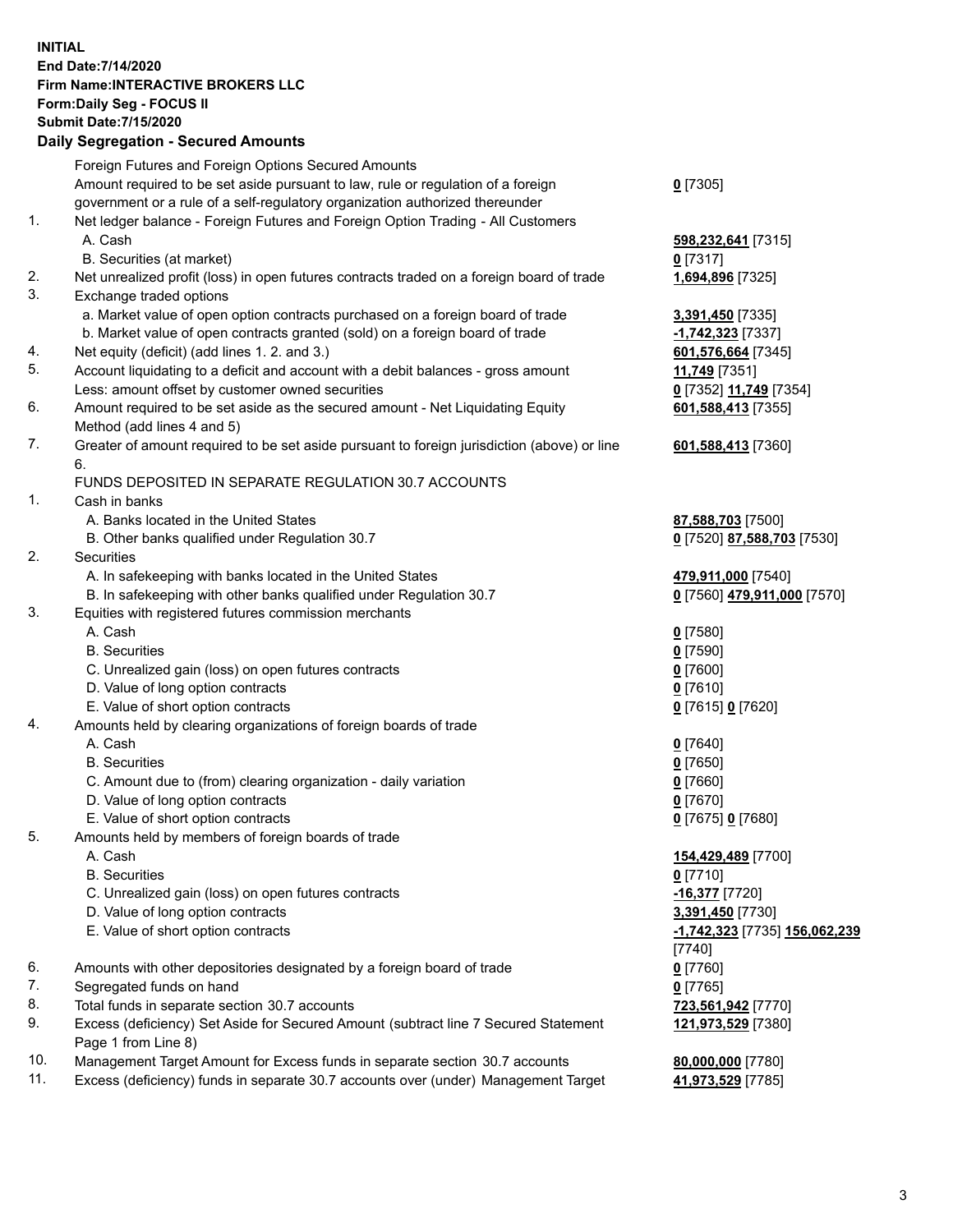**INITIAL End Date:7/14/2020 Firm Name:INTERACTIVE BROKERS LLC Form:Daily Seg - FOCUS II Submit Date:7/15/2020 Daily Segregation - Segregation Statement** SEGREGATION REQUIREMENTS(Section 4d(2) of the CEAct) 1. Net ledger balance A. Cash **5,251,078,177** [7010] B. Securities (at market) **0** [7020] 2. Net unrealized profit (loss) in open futures contracts traded on a contract market **68,550,090** [7030] 3. Exchange traded options A. Add market value of open option contracts purchased on a contract market **266,819,925** [7032] B. Deduct market value of open option contracts granted (sold) on a contract market **-225,726,589** [7033] 4. Net equity (deficit) (add lines 1, 2 and 3) **5,360,721,603** [7040] 5. Accounts liquidating to a deficit and accounts with debit balances - gross amount **6,247,966** [7045] Less: amount offset by customer securities **0** [7047] **6,247,966** [7050] 6. Amount required to be segregated (add lines 4 and 5) **5,366,969,569** [7060] FUNDS IN SEGREGATED ACCOUNTS 7. Deposited in segregated funds bank accounts A. Cash **1,061,018,647** [7070] B. Securities representing investments of customers' funds (at market) **2,597,579,780** [7080] C. Securities held for particular customers or option customers in lieu of cash (at market) **0** [7090] 8. Margins on deposit with derivatives clearing organizations of contract markets A. Cash **6,110,297** [7100] B. Securities representing investments of customers' funds (at market) **1,893,917,023** [7110] C. Securities held for particular customers or option customers in lieu of cash (at market) **0** [7120] 9. Net settlement from (to) derivatives clearing organizations of contract markets **-28,488,935** [7130] 10. Exchange traded options A. Value of open long option contracts **266,671,778** [7132] B. Value of open short option contracts **-225,676,338** [7133] 11. Net equities with other FCMs A. Net liquidating equity **0** [7140] B. Securities representing investments of customers' funds (at market) **0** [7160] C. Securities held for particular customers or option customers in lieu of cash (at market) **0** [7170] 12. Segregated funds on hand **0** [7150] 13. Total amount in segregation (add lines 7 through 12) **5,571,132,252** [7180] 14. Excess (deficiency) funds in segregation (subtract line 6 from line 13) **204,162,683** [7190] 15. Management Target Amount for Excess funds in segregation **155,000,000** [7194] **49,162,683** [7198]

16. Excess (deficiency) funds in segregation over (under) Management Target Amount Excess